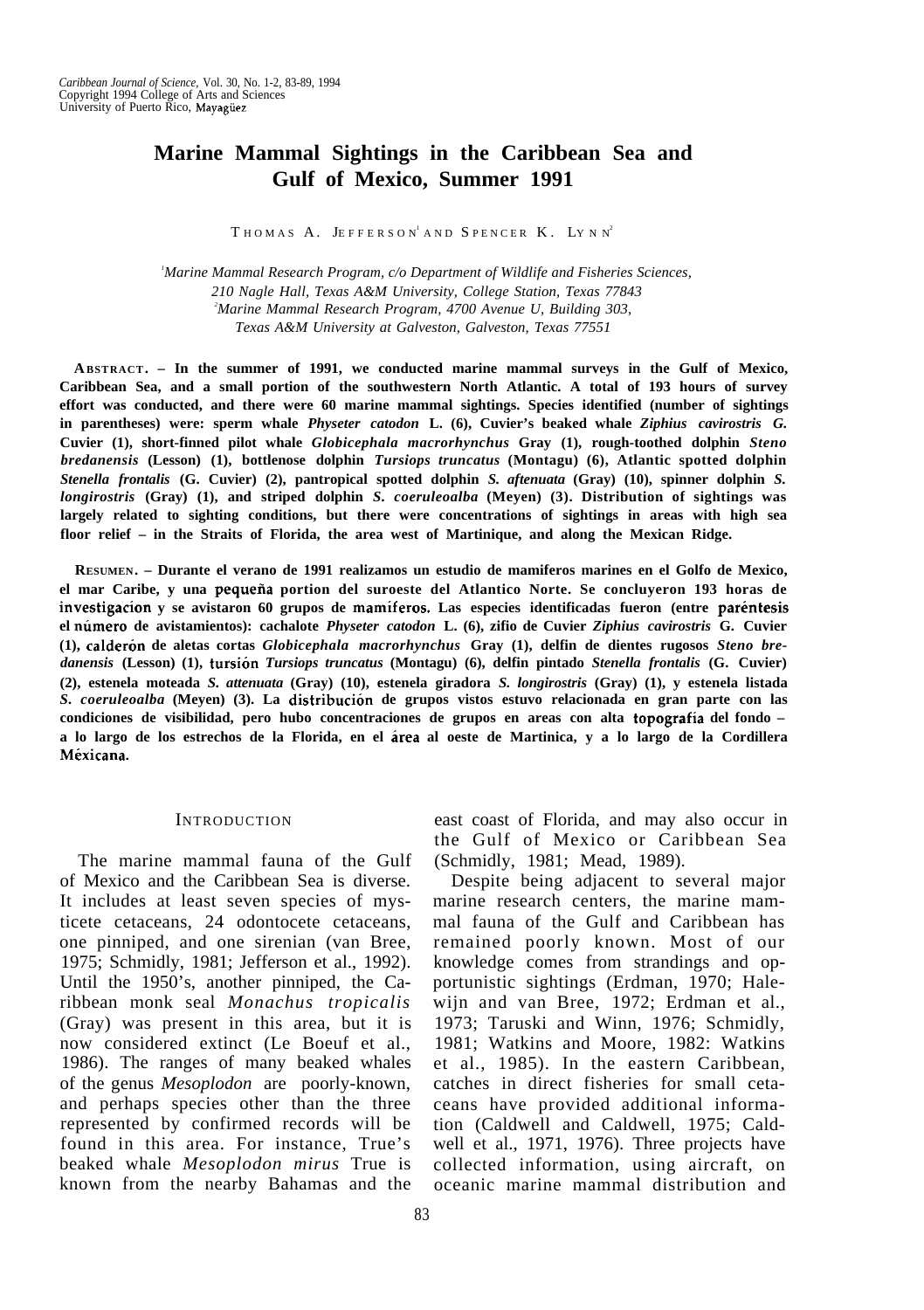

FIG. 1. Map showing the cruise track, regions of sighting effort, and locations of marine mammal sightings.

abundance in the Gulf of Mexico, although they covered survey blocks in limited areas of the northern Gulf (Fritts and Reynolds, 1981; Fritts et al., 1983; Mullin et al., 1991).

The first large-scale vessel surveys for oceanic marine mammals in the northern Gulf of Mexico were conducted by the National Marine Fisheries Service (NMFS), using the NOAA ship *Oregon II,* in 1990,

1991, 1992, and 1993 (L. J. Hansen and K. D. Mullin, pers. comm.). Starting in 1992, Texas A&M University (TAMU) and NMFS initiated a three-year project, the GULF-CET Project, to study distribution and abundance of cetaceans in the northern Gulf of Mexico. These surveys have already provided much information on the oceanic marine mammals of the region, and

TABLE 1. Summary of cruise legs, with dates, start and end ports, number of hours of survey effort, number of marine mammal sightings, modal sea state (Beaufort), and observer indicated.

|                |                  |                           |              |           | Modal     |            |
|----------------|------------------|---------------------------|--------------|-----------|-----------|------------|
| Leg            | <b>Dates</b>     | Start-end                 | Effort $(h)$ | No. stgs. | sea state | Obs.       |
|                | $4-13$ June      | Galveston-Puerto<br>Plata | 47.44        | 18        | $3 - 4$   | <b>TAJ</b> |
| 2              | $17-20$ June     | Puerto Plata-San Juan     | 11.70        | $\theta$  | 4         | <b>TAJ</b> |
| 3              | 25-27 June       | San Juan-Fort de France   | 14.58        | 3         | 4         | <b>TAJ</b> |
| $\overline{4}$ | $1-6$ July       | Fort de France-Willemstad | 29.36        | 6         | 5         | SKL        |
| 5              | $8-12$ July      | Willemstad-Cristobal      | 29.97        | 4         | 6         | SKL        |
| 6              | $14-20$ July     | Cristobal-Belize City     | 19.25        | 5         | 4         | SKL        |
| 7              | $23-26$ July     | Belize City-Veracruz      | 18.09        | 5         | 5         | SKL        |
| 8              | 29 July-2 August | Veracruz-Galveston        | 22.41        | 19        | $0 - 2$   | SKL.       |
|                |                  | Total                     | 192.8        | 60        |           |            |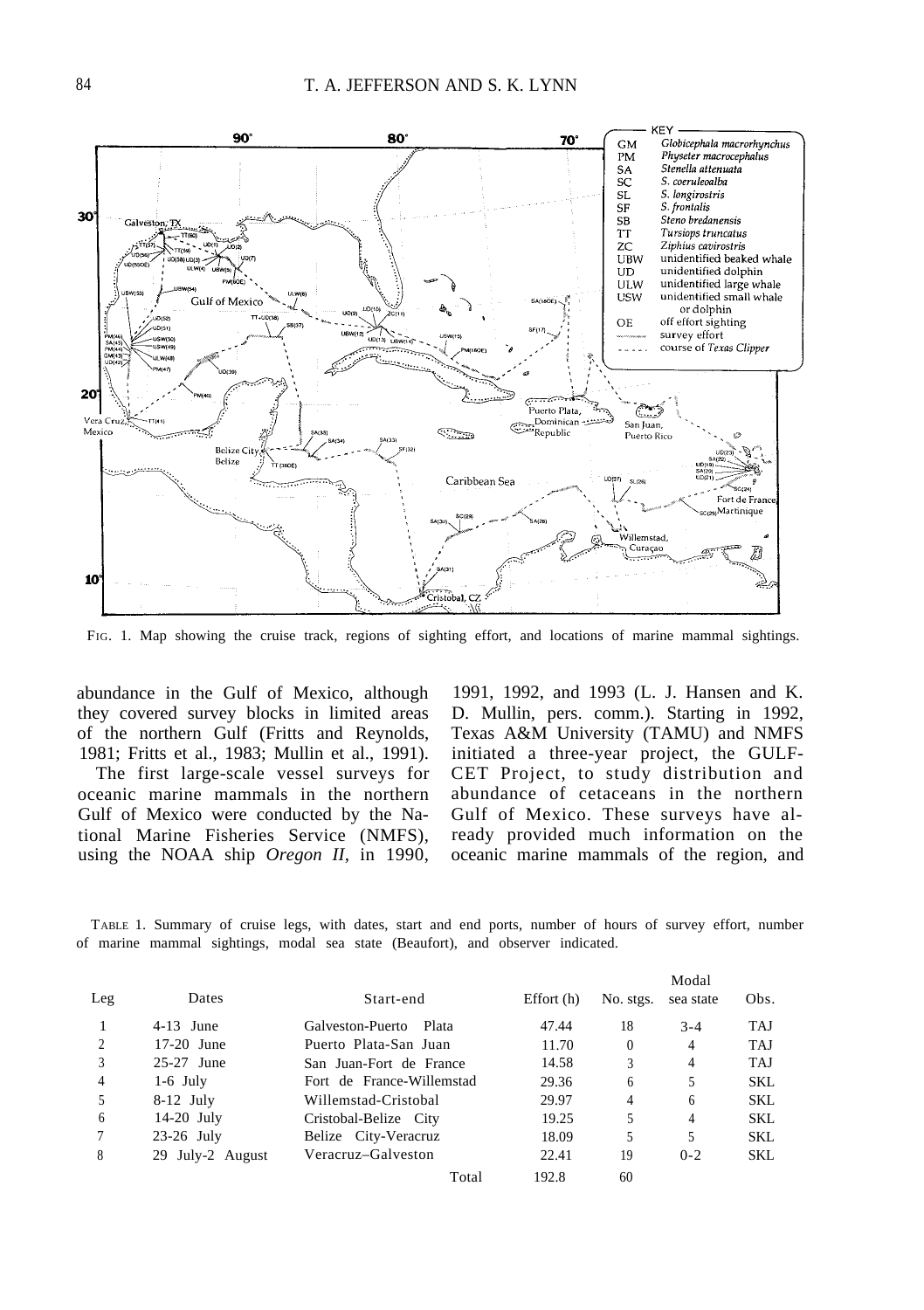further surveys are planned for 1994 and beyond, by both NMFS and TAMU. Apparently no such large-scale survey efforts have been conducted in the southern Gulf or Caribbean Sea.

This paper reports the results of an opportunistic marine mammal survey during the cruise of a merchant marine training vessel in the Gulf of Mexico, Caribbean Sea, and a small portion of the southwestern North Atlantic in the summer of 1991. Although based on only one cruise, the information is important because of: (1) lack of knowledge on marine mammals in the southern Gulf of Mexico and Caribbean Sea, and (2) absence of planned research effort in these areas in the near future.

# MATERIALS AND METHODS

The survey was conducted aboard the United States Training Ship *Texas Clipper,* operated by Texas A&M University, Galveston. The ship departed from Galveston, Texas, on 4 June 1991 and returned to Galveston on 2 August 1991. Waters of the Gulf of Mexico, southwestern North Atlantic, and Caribbean Sea were surveyed (Fig. 1; Table 1).

The *Texas Clipper* is 144 m long and has a gross weight of 9644 tons. surveys were conducted from atop the tool storage house on the bow. This location allowed for an unobstructed 180° view ahead of the vessel. A pair of *Fujinon*  $25 \times 150$  binoculars was mounted on a pedestal welded atop the tool house. Eye level was approximately 15 m above sea level. A single observer (one of the authors) conducted surveys by scanning 90° to each side for the first 7–10 minutes of each half hour through the  $25\times$ binoculars. The remaining 20–23 minutes were spent searching for sighting cues with naked eye and  $10\times$  binoculars. We used Leatherwood et al. (1976) as our primary identification guide, incorporating recent taxonomic revisions of clymene/spinner and spotted dolphins *(Stenella* spp.) (Perrin et al., 1981, 1987). It was rarely possible to turn the ship to approach animals. Observations of bowriding dolphins were made from the bow, about 12 m above the water. Positions (latitude and longitude) were obtained from a Global Positioning System;

some sighting positions were dead-reckoned. Sighting angles were measured with a scale on the base of the binoculars and distances were estimated by eye. Sea Surface Temperature (SST) was recorded, when possible, using a bucket thermometer or as indicated by the engine room thermometer (not calibrated). Water depths for sightings were estimated post-cruise from nautical charts. Depths less than 300 m are accurate to about  $\pm 50$  m, and those greater than 300 m to  $\pm 200$  m. All means are given  $\pm 1$  standard deviation.

#### RESULTS

A total of 193 hours of survey effort were conducted. There were 60 marine mammal sightings.

*Sperm Whale Physeter catodon L.* —These were the only great whales observed during the cruise. There were six sightings, all but one in the Gulf of Mexico (Table 2; Fig. 1,#6,16,40,44,46,47). Mean pod size was  $3.3 \pm 1.03$  individuals, and mean water depth was  $2157.5 \pm 568.73$  m.

*Cuvier's Beaked Whale Ziphius cavirostris G. Cuvier.* —There was one sighting of this species (Table 2; Fig. 1, #1 1). The animals lifted their heads above the water upon surfacing, thereby making them identifiable from their blunt, short-beaked heads.

*Unidentified Beaked Whales (Ziphiidae).—* There were five sightings of unidentified beaded whales (Table 2; Fig. 1; #5, 12, 14, 53, 54). These animals were only observed in conditions of Beaufort 2 or better, and at distances greater than 0.6 km. Group sizes averaged  $2.8 \pm 0.84$  individuals. All were observed in deep water (mean =  $1700.0 \pm$ 835.74 m).

*Short-finned Pilot Whale Globicephala macrorhynchus Gray,* —A single sighting was recorded (Table 2; Fig. 1, #43). The animals were stationary at the surface and linedup abreast when first seen; then the entire pod dove and was not resighted.

*Rough-toothed dolphin Steno bredanenis (Lesson).* –We sighted one group (Table 2; Fig. 1, #37). They approached the vessel and rode the bow wave of the ship for about six minutes. This appears to be the first sighting of this species in the southern Gulf of Mexico (see Jefferson et al., 1992).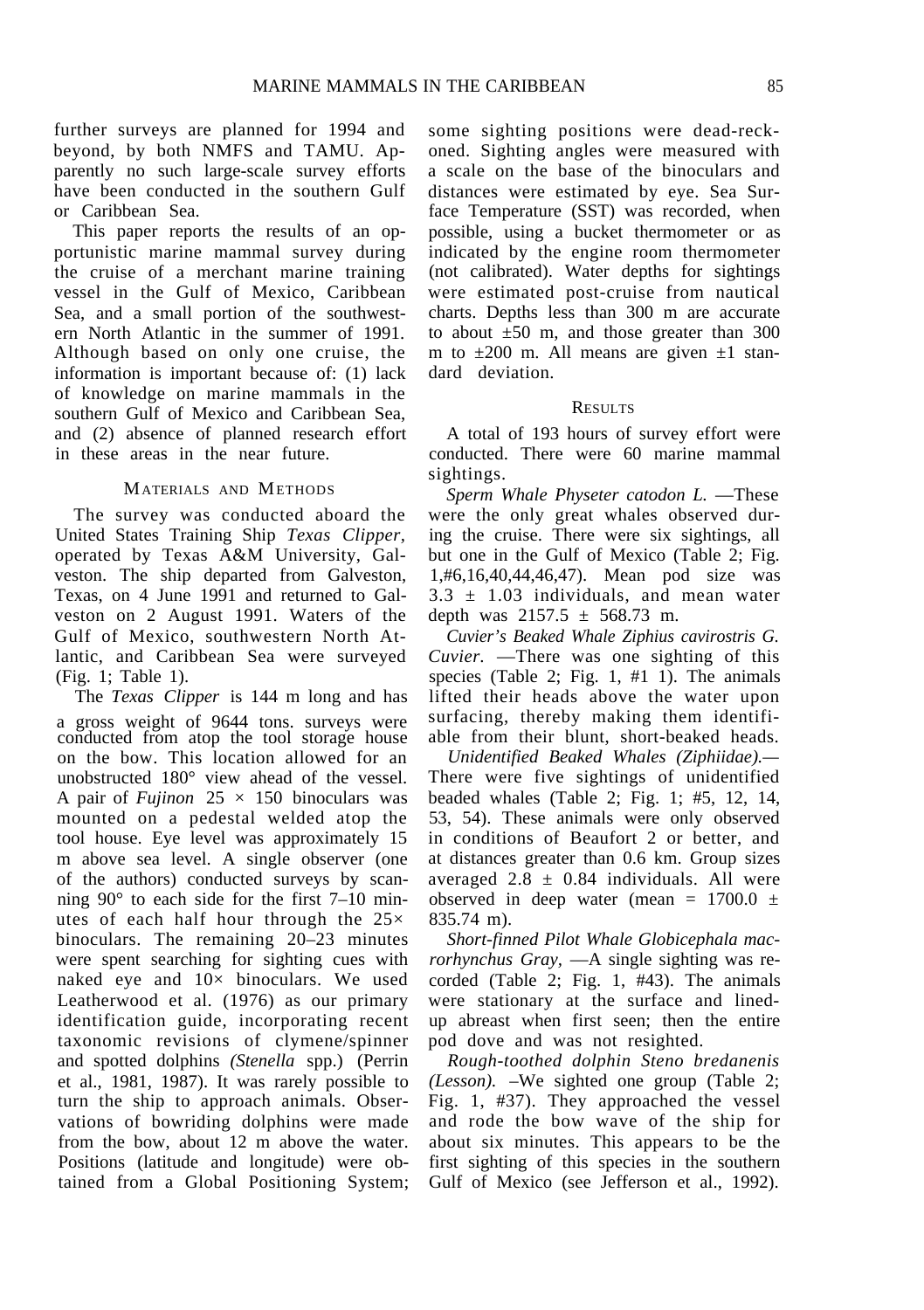TABLE 2. Details of marine mammal sightings identified to species (or family for beaked whales).

| No.                       | Date                 | Position                                              | Water depth (m) Group size |                  | $SST$ (°C)                   |  |  |  |  |  |
|---------------------------|----------------------|-------------------------------------------------------|----------------------------|------------------|------------------------------|--|--|--|--|--|
| Sperm whale               |                      |                                                       |                            |                  |                              |  |  |  |  |  |
| 6                         | 5 June               | 26°52'N, 89°55'W                                      | 2400                       | 5                |                              |  |  |  |  |  |
| 16                        | 8 June               | 22°06'N, 77°25'W                                      | 1100                       | 4                | 28.4                         |  |  |  |  |  |
| 40                        | 25 July              | $21^{\circ}01'$ N, 94 $^{\circ}04'$ W                 | 2775                       | 3                | $\overline{\phantom{a}}$     |  |  |  |  |  |
| 44                        | 30 July              | 22°35'N, 96°34'W                                      | 2290                       | 3                | 31.5                         |  |  |  |  |  |
| 46                        | 30 July              | 22°47'N, 96°35'W                                      | 2330                       | 3                | 31.5                         |  |  |  |  |  |
| 47                        | 30 July              | $23^{\circ}01^{\prime}N$ , 96°36′W                    | 2050                       | $\overline{c}$   | 31.5                         |  |  |  |  |  |
| Cuvier's beaked whale     |                      |                                                       |                            |                  |                              |  |  |  |  |  |
| 11                        | 7 June               | 23°46'N, 81°27'W                                      | 1280                       | 4                |                              |  |  |  |  |  |
| Unidentified beaked whale |                      |                                                       |                            |                  |                              |  |  |  |  |  |
| 5                         | 5 June               | 27°21'N, 91°14'W                                      | 1230                       | 3                |                              |  |  |  |  |  |
| 12                        | 7 June               | 24°00'N, 81°17'W                                      | 1170                       | 4                |                              |  |  |  |  |  |
| 14                        | 7 June               | 23°55'N, 81°07'W                                      | 1145                       | $\boldsymbol{2}$ |                              |  |  |  |  |  |
| 53                        | 30 July              | 23°35'N, 96°43'W                                      | 1855                       | $\boldsymbol{2}$ |                              |  |  |  |  |  |
| 54                        | 31 July              | 25°53'N, 94°46'W                                      | 3100                       | 3                | $\overline{\phantom{0}}$     |  |  |  |  |  |
| Short-finned pilot whale  |                      |                                                       |                            |                  |                              |  |  |  |  |  |
| 43                        | 30 July              | 22°08'N, 96°29'W                                      | 2290                       | 25               |                              |  |  |  |  |  |
|                           |                      | Rough-toothed dolphin                                 |                            |                  |                              |  |  |  |  |  |
| 37                        | 24 July              | 25°31'N, 87°44'W                                      | 3290                       | 20               |                              |  |  |  |  |  |
|                           |                      | Bottlenose dolphin                                    |                            |                  |                              |  |  |  |  |  |
|                           |                      |                                                       |                            |                  |                              |  |  |  |  |  |
| 36                        | 18 July              | $17^{\circ}30'$ N, $88^{\circ}00'$ W                  | $<$ 30                     | 3                |                              |  |  |  |  |  |
| 38                        | 24 July              | 23°52'N, 87°50'W                                      | 85                         | 15               |                              |  |  |  |  |  |
| 41                        | 26 July              | $18^{\circ}45'$ N, $96^{\circ}00'$ W                  | $<$ 30                     | 15               |                              |  |  |  |  |  |
| 57                        | 2 August             | 28°11'W, 94°24'W                                      | 45                         | 20               |                              |  |  |  |  |  |
| 59<br>60                  | 2 August<br>2 August | 28°42'W, 94°24'W                                      | 27<br>27                   | 2<br>3           | —                            |  |  |  |  |  |
|                           |                      | $28^{\circ}42^{\prime}W$ , 94 $^{\circ}24^{\prime}W$  |                            |                  |                              |  |  |  |  |  |
|                           |                      | Atlantic spotted dolphin                              |                            |                  |                              |  |  |  |  |  |
| 17                        | 10 June              | 23°36'N, 71°21'W                                      | 5425                       | 15               | 26.7                         |  |  |  |  |  |
| 32                        | 16 July              | $16^{\circ}10^{\prime}$ N, $81^{\circ}56^{\prime}$ W  | 40                         | 7                | 28.9                         |  |  |  |  |  |
|                           |                      | Pantropical spotted dolphin                           |                            |                  |                              |  |  |  |  |  |
| 18                        | 12 June              | $24^{\circ}10^{\prime}$ N, 71 $^{\circ}14^{\prime}$ W | 5300                       | 20               | 27.5                         |  |  |  |  |  |
| 20                        | 28 June              | $14^{\circ}40^{\prime}N$ , $61^{\circ}15^{\prime}W$   | 2010                       | 40               | $\overline{\phantom{a}}$     |  |  |  |  |  |
| 22                        | 1 July               | $14^{\circ}38'$ N, $61^{\circ}15'$ W                  | 2050                       | 30               |                              |  |  |  |  |  |
| 28                        | 10 July              | $13^{\circ}12'$ N, $74^{\circ}16'$ W                  | 3915                       | 6                | $\overbrace{\qquad \qquad }$ |  |  |  |  |  |
| 30                        | 11 July              | $11^{\circ}50'$ N, 78 $^{\circ}05'$ W                 | 3630                       | 2                | 27.8                         |  |  |  |  |  |
| 31                        | 12 July              | $10^{\circ}05'$ N, 79 $^{\circ}58'$ W                 | 1865                       | 50               | 27.8                         |  |  |  |  |  |
| 33                        | 16 July              | $16^{\circ}20'$ N, $82^{\circ}38'$ W                  | 50                         | 4                |                              |  |  |  |  |  |
| 34                        | 17 July              | $17^{\circ}21'$ N, $85^{\circ}20'$ W                  | 4875                       | 4                |                              |  |  |  |  |  |
| 35                        | 17 July              | $17^{\circ}32^{\prime}N$ , $86^{\circ}22^{\prime}W$   | 4100                       | 4                | 27.8                         |  |  |  |  |  |
| 45                        | 30 July              | 22°41'N, 96°34'W                                      | 2290                       | 60               |                              |  |  |  |  |  |
| Spinner dolphin           |                      |                                                       |                            |                  |                              |  |  |  |  |  |
| 26                        | 5 July               | 13°23'N, 68°56'W                                      | 4330                       | 75               |                              |  |  |  |  |  |
| Striped dolphin           |                      |                                                       |                            |                  |                              |  |  |  |  |  |
| 24                        | 2 July               | 13°56'N, 62°49'W                                      | 1480                       | 30               |                              |  |  |  |  |  |
| 25                        | 4 July               | 12°55'N, 67°00'W                                      | 4600                       | 25               |                              |  |  |  |  |  |
| 29                        | 11 July              | 11°53'N, 78°01'W                                      | 3630                       | $\mathbf{1}$     |                              |  |  |  |  |  |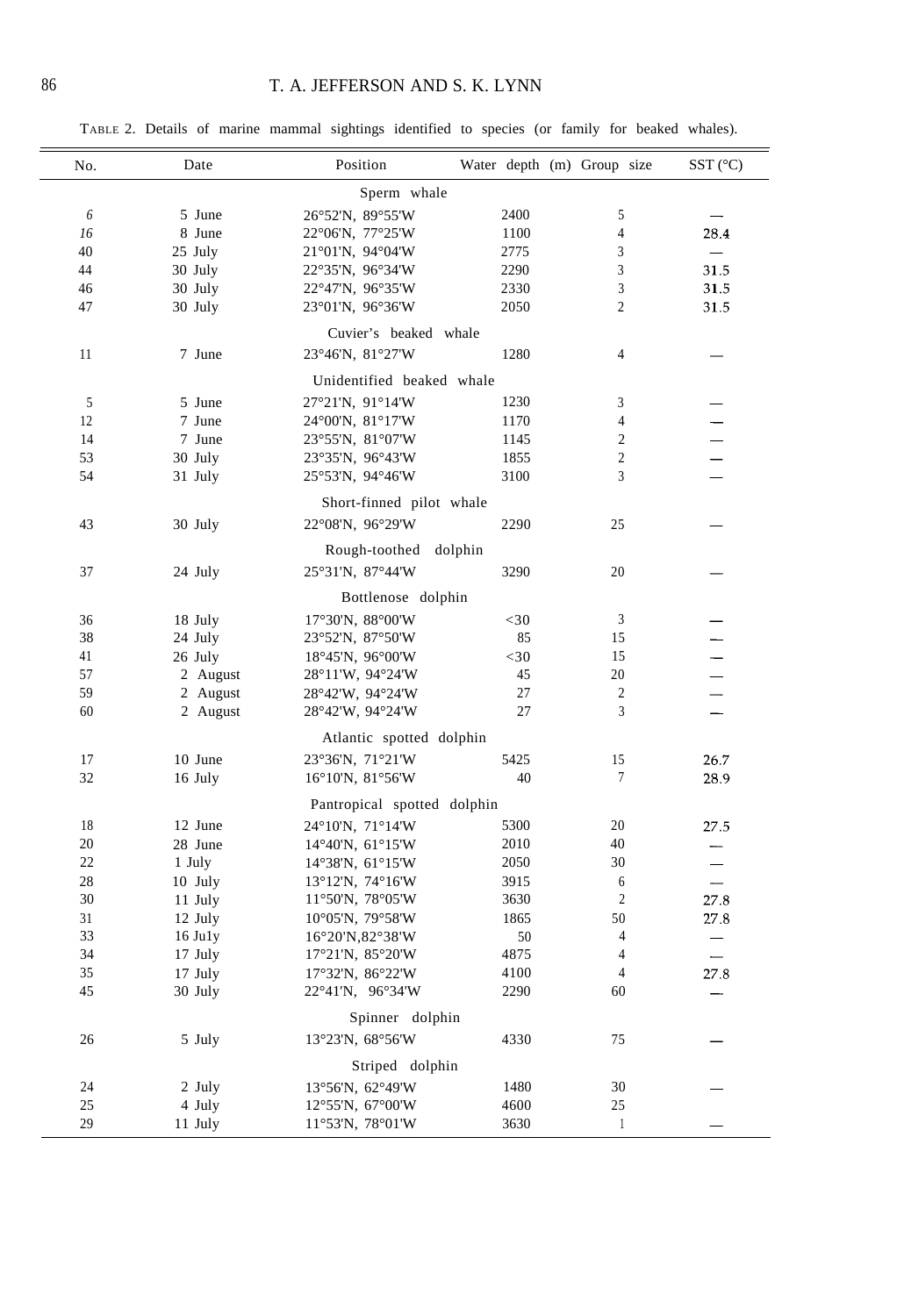*Bottlenose Dolphin Tursiops truncatus (Montagu).* —Six sightings were recorded (Table 2; Fig. 1, #36, 38,41,57,59, 60). The average group size was  $9.7 \pm 7.89$  animals, and they were seen only in relatively shallow water (mean water depth =  $40.7 \pm$ 22.74 m—in the analysis, 30 m was used for depths of  $< 30$  m). In sighting 38, the dolphins rode the bow wave for about 11 minutes; in the last minute, they were joined by two spotted dolphins (either pantropical spotted dolphins or, more likely based on the water depth, Atlantic spotted dolphins) before all the dolphins departed.

*Atlantic spotted dolphin Stenella frontalis (G. Cuvier).* —There were two sightings (Table 2; Fig. 1, #17, 32). The first group rode the bow for four minutes, and the second group (including a cow/calf pair) rode for about seven minutes. Although sighting 17 occurred in deep water (5425 m), it was located near shallower waters of the Bahama Escarpment.

*Pantropical Spotted Dolphin Stenella attenuatu (Gray).* —We logged 10 sightings, more than for any other species (Table 2; Fig. 1, #18, 20, 22,28, 30, 31, 33,34, 35, 45). Herd sizes averaged 22.0  $\pm$  21.73 individuals, and the average water depth was  $3008.5 \pm$ 1620.23 m. The shallow water (50 m) associated with sighting 33 was in an area (the Nicaraguan Rise) where the continental shelf juts out much more than in the surrounding coastline. In general, the pantropical spotted dolphins were very lightly spotted, and in some groups that rode the bow, spots were not visible. In this respect, they appeared similar to far offshore and Hawaiian spotted dolphins of the tropical Pacific and mid-tropical Atlantic (Perrin, 1975:Fig. 7; Perrin et al., 1987).

*Spinner Dolphin Stenella longirostris (Gray).* —One sighting was recorded (Table 2; Fig. 1, #26). The animals rode the bow wave for about 40 minutes, providing ample opportunity to observe them closely. They had a three-part color pattern, and generally appeared to resemble the spinners shown in Fig. 1 of Taruski and Winn (1976), i.e., Gray's spinner dolphin (S. 1. *longirostris,* Perrin, 1990).

*Striped Dolphin Stenella coeruleoalba (Mey-*

en). —There were three sightings (Table 2; Fig. 1, #24, 25, 29). Both herds in sightings 24 and 25 rode the bow wave of the vessel for 11 minutes and 3 minutes respectively. Sighting 29 was exceptional; the single young striped dolphin accompanied the ship for six hours, and periodically rode the bow wave. It repeatedly performed high leaps, often falling back into the water on its side. About an hour into the sighting, it was joined at the bow by two pantropical spotted dolphins (sighting 30), but these animals only stayed for about two minutes.

*Unidentified Cetaceans.* —Of the 24 unidentified sightings, 18 were of dolphins (two were recorded as "probably pantropical spotted dolphins" and three were "probably bottlenose dolphins"), three were small whales or dolphins, and three were large whales (all of the latter were noted to be "probably sperm whales").

## **DISCUSSION**

Most of the sightings were made in the Gulf of Mexico, under good sighting conditions (Beaufort 0–3). Outside of the Gulf, the constant northeasterly blow of the Trade Winds resulted in conditions of mostly Beaufort 4 or above, dramatically affecting our ability to sight marine mammals. There were very few sightings in the small portion of the southwestern North Atlantic Ocean surveyed. Other conditions, such as absence of bird and flying fish sightings, and paucity of fishing boats, suggested low productivity in this area, as indicated by Margalef (1971). In the Caribbean Sea, while there were frequent bird and flying fish encounters, the seas were rarely less than Beaufort 5 and few sightings were made that did not result from dolphins coming to ride the bow wave.

The six sightings of beaked whales (Ziphiidae) indicate that this poorly-known group may not be rare in the study area. Because all the sightings occurred during calm conditions (Beaufort 2 or below), it is likely that many other groups were missed during the many hours of effort in poor sighting conditions.

Among the dolphins sighted in deep wa-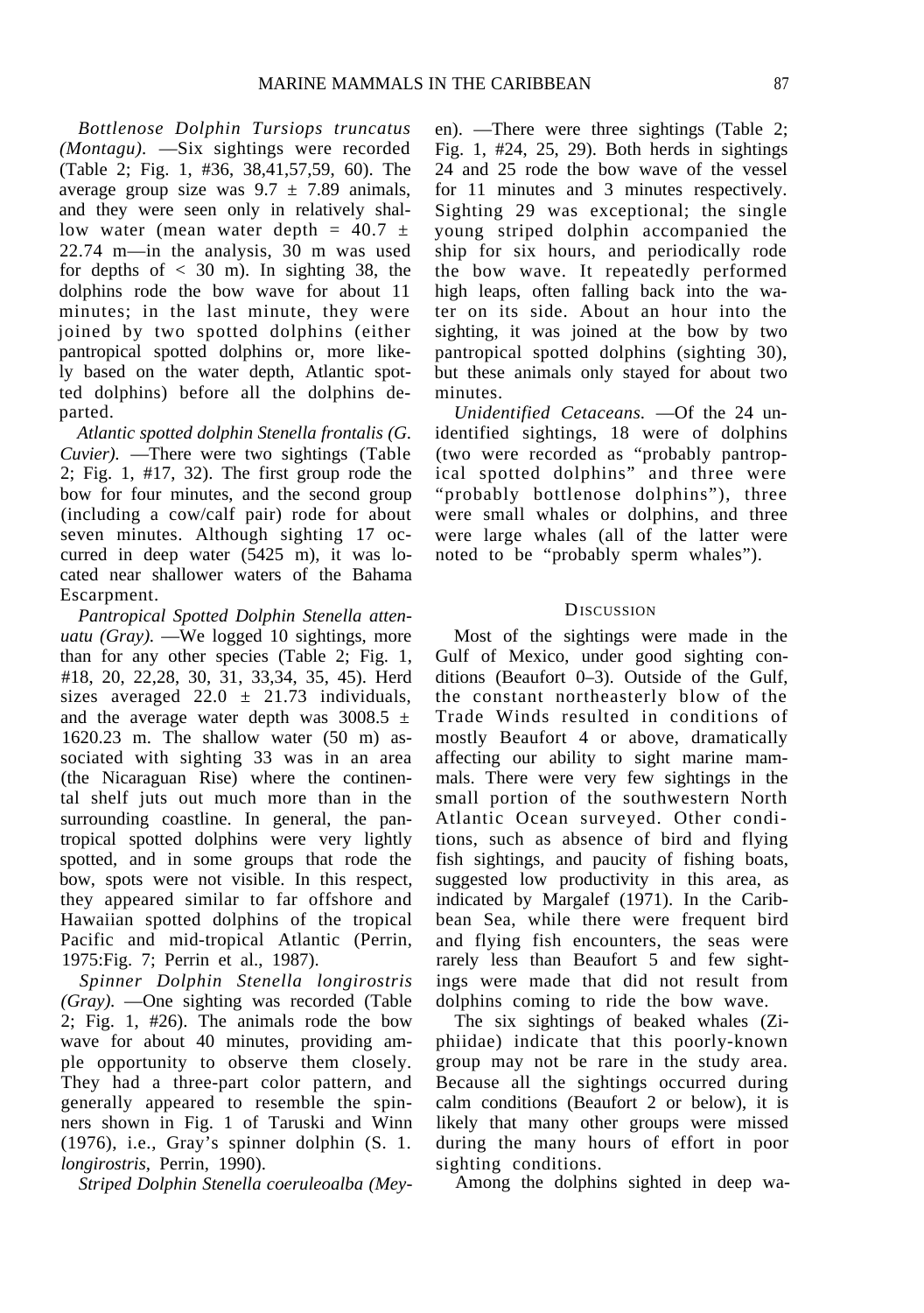ters (past the edge of the continental shelf), pantropical spotted dolphins were, by far, the most frequently-identified species. This agrees with the results of the *Oregon II* surveys in the Gulf of Mexico, in which this species accounted for 33% of all marine mammal sightings (Johnson et al., 1991). This species is also the most commonly sighted oceanic cetacean on TAMU'S GULFCET surveys (TAJ, pers. obs.).

Bottlenose dolphins were the most common species sighted shoreward of the continental shelf edge. They are considered to be the most common inshore species throughout the study area (Erdman, 1970; Erdman et al., 1973; Schmidly, 1981).

Although sighting conditions may have been a major factor in the distribution of our sightings, they may not be the only factor. Three areas (Fig. 1) had concentrations of sightings: (1) the Straits of Florida, between Florida and Cuba; (2) the area just west of Martinique; and (3) the Mexican Ridge, off the northeastern coast of Mexico. These are areas of steep, but relatively shallow, bottom topography. Several studies have found higher densities of cetaceans, especially delphinids, in such habitats (Evans, 1971 ; Hui, 1979, 1985; Seizer and Payne, 1988).

It is clear that the Gulf of Mexico and the Caribbean Sea possess a rich marine mammal fauna. Future ship and aerial surveys in this area will provide much needed information on the natural history of the marine mammals of this interesting region.

*Acknowledgments.* —The authors wish to thank Captain P. J. Bourgeois, and the officers, crew, and cadets of the *Texas Clipper* for their interest and cooperation during the cruise. The 25× binoculars were loaned by the National Marine Fisheries Service, Southeast Fisheries Science Center, through the courtesy of L. J. Hansen and K. D. Mullin. The participation of the authors on the cruise was made possible by funding from the Texas Institute of Oceanography (TIO) and the Marine Mammal Research Program (MMRP), and W. E. Evans (TIO) and B. Wursig (MMRP). The abstract was translated into Spanish by L.

Montaño Luna. We thank K. D. Mullin, B. Wursig, R. L. Pitman, and an anonymous reviewer for their reviews of earlier drafts of the manuscript. This represents Contribution No. 32 of the Marine Mammal Research Program, Texas A&M University.

## LITERATURE CITED

- Caldwell, D. K., and M. C. Caldwell. 1975. Dolphin and small whale fisheries of the Caribbean and West Indies: occurrence, history, and catch statistics—with special reference to the Lesser Antillean island of St. Vincent. J. Fish. Res. Bd. Can. 32: 1105-1110.
- -, ———, W. F. Rathjen, and J. R. Sullivan. 1971. Cetaceans from the Lesser Antillean island of St. Vincent. Fish. Bull., U.S. 69:303-312.
- $-$ ,  $-$ , and R. V. Walker. 1976. First records for Fraser's dolphin *(Lagenodelphis hosei)* in the Atlantic and the melon-headed whale *(Peponocephala electra)* in the western Atlantic. Cetology 25:1-4.
- Erdman, D. S. 1970. Marine mammals from Puerto Rico to Antigua. J. Mammal. 51:636-639.
- ———, J. Harms, and M. M. Flores. 1973. Cetacean records from the northeastern Caribbean Sea. Cetology 17:1-14.
- Evans, W. E. 1971. Orientation behavior of delphinids: radio telemetric studies. Ann. N.Y. Acad. Sci. 188:142-160.
- Fritts, T. H., and R. P. Reynolds. 1981. Pilot study of the marine mammals, birds and turtles in OCS areas of the Gulf of Mexico. U.S. Fish Wildl. Serv. FWS/OBS-81/36. 139 pp.
- ——— et al. 1983. Turtles, birds, and mammals in the northern Gulf of Mexico and nearby Atlantic waters. U.S. Fish Wildl. Serv. FWS/OBS-82/65. 455 PP.
- Halewijn, R. V., and P. J. H. van Bree. 1972. On the occurrence of the common dolphin, *Delphinus delphis,* and the spinner dolphin, *Stenella longirostris,* off the coast of Venezuela. Invest. Cet. 4:187-188.
- Hui, C. A. 1979, Undersea topography and distribution of dolphins of the genus *Delphinus* in the southern California Bight. J. Mammal. 60:521-527.
- ———. 1985. Undersea topography and the comparative distributions of two pelagic cetaceans. Fish. Bull., U.S. 83:472-475.
- Jefferson, T. A., S. Leatherwood, L. K. M. Shoda, and R. L. Pitman, 1992. Marine mammals of the Gulf of Mexico: a field guide for aerial and shipboard observers. Texas A&M University Printing Center, College Station. 92 pp.
- Johnson, D. R., L. J. Hansen, and F. D. Mullin. 1991. Highlights of vessel surveys in the offshore waters of the Gulf of Mexico, 1990–1991. *In* Abstracts of the Ninth Biennial Conference on the Biology of Marine Mammals, 5-9 December 1991, p. 36. Society for Marine Mammalogy.
- Leatherwood, S., D. K. Caldwell, and H. E. Winn. 1976. Whales, dolphins, and porpoises of the western North Atlantic: a guide to their identification. NOAA Tech. Rep. NMFS Circ. 396:1-176.